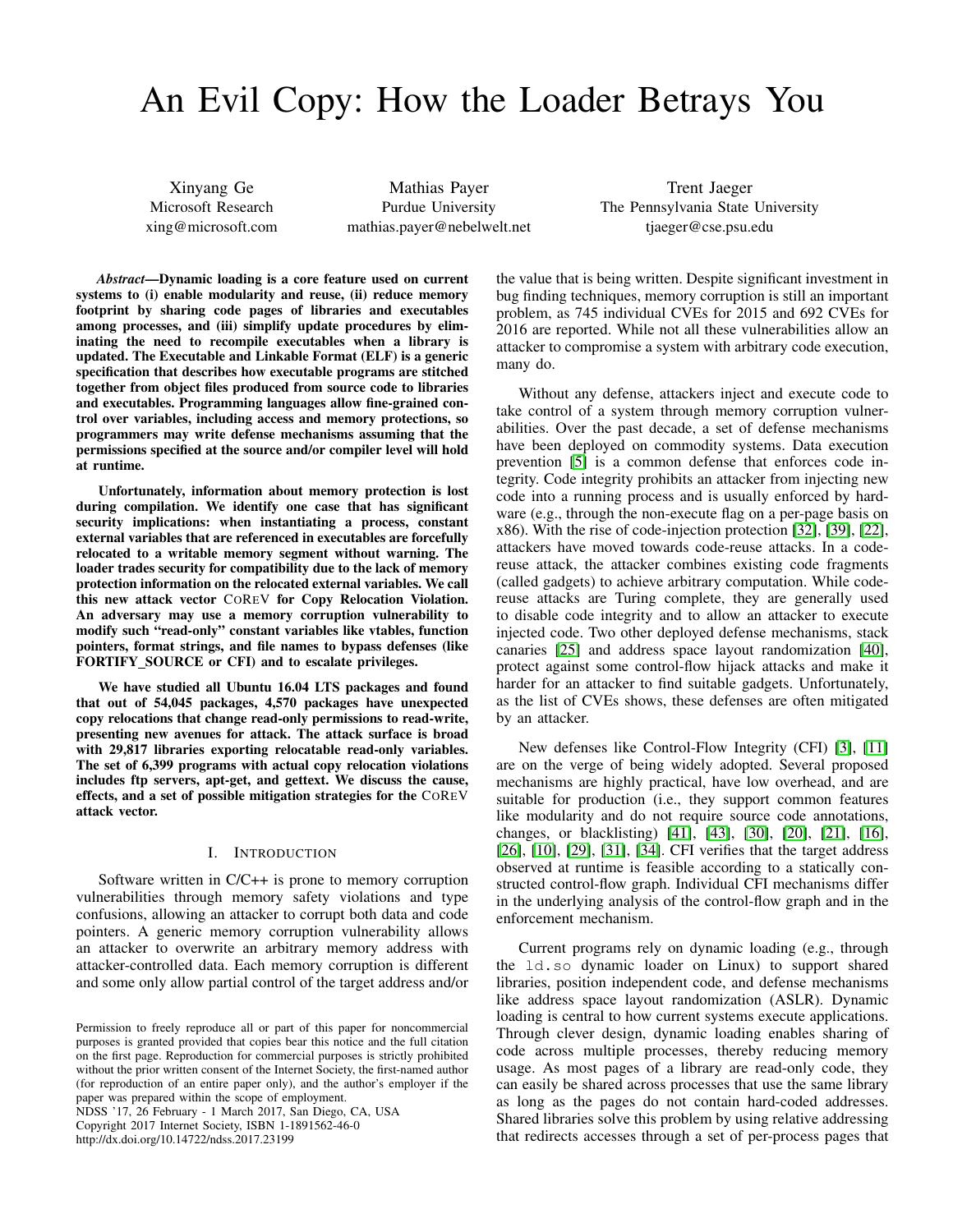are writable for each library. In ELF binaries, these pages are referred as Global Offset Tables (GOT). As part of the loading process, the dynamic loader has to allocate space for individual shared objects and resolve references among them.

Dynamic *libraries* are generally created by linking position independent code. All references are either relative to the current module or use indirection through a set of tables such as GOTs. These tables are then updated at runtime whenever the code is placed at a certain location. Dynamic *executables* (as opposed to static executables or executables located at a fixed address) on the other hand are generally not created from position independent code. Any reference to external data would therefore have to be resolved and patched at runtime. The ELF standard defines different types of relocations for this purpose, allowing online patching. While relocations generally patch the location of the reference (i.e., they patch the location with the correct address used at runtime), modifying readonly regions should be avoided. If the code region in the executable contains external references, then all such code pages would have to be modified, making it harder to share code among processes. Copy relocations fill this gap and enable dynamic executables to relocate the target object. The executable allocates space for the target object in its .bss section and the loader will then copy the object from the source shared library to the .bss section of the executable. As all shared objects use indirect references to access this object, the loader then modifies all these pointers to point to the copy in the executable.

Such copy relocations may result in severe security violations because the loader is unaware of the protection flags of the original symbol and can therefore no longer enforce memory protection. The original symbol may be allocated in readonly memory, but if the dynamic executable references this object, the loader will copy it to a writable memory location. An attacker can now use a memory corruption vulnerability to modify the presumed read-only symbol. This has security implications if defenses depend on assumed read-only memory permissions. Format string protections [\[27\]](#page-13-16) assume that the format string is in a read-only section. Modifying the format string allows an attacker to read or write arbitrary memory and to execute Turing-complete code [\[12\]](#page-13-17). For CFI, many mechanisms [\[41\]](#page-13-6), [\[10\]](#page-12-2), [\[26\]](#page-13-12) assume that C++ vtables are in read-only memory, as guaranteed by the compiler, but these guarantees are broken by the linker and the dynamic loader. As vtables are assumed to be immutable, they are not checked, and an attacker may circumvent any CFI or other control-flow hijacking mechanism that assumes immutable vtables. We call this attack vector COREV for Copy Relocation Violation.

COREV is not just a theoretic attack vector, but such dangerous relocations actually exist in current software. We have examined all 54,045 Ubuntu 16.04 packages and found that 6,339 binaries feature such relocations. We classify vulnerable relocations into the following seven categories: (i) vtables, (ii) function pointers, (iii) generic pointers, (iv) format strings, (v) file and path names, (vi) generic strings, and (vii) others. Writable format strings allow an attacker to mitigate any printfbased defenses and enable printf-oriented programming [\[12\]](#page-13-17) while writable file and path names allow an attacker to, e.g., redirect input and output. Writable vtables and function pointers on the other hand allow an attacker to mitigate future defenses that protect against control-flow hijacking by overwriting code pointers that are assumed to be read-only and therefore not checked. In total, we have found 69,098 copy relocations that change the original memory protection. These include 24 format strings, 44 file and path names, 711 function pointers and 28,497 vtables. Our evaluation under approximates the total attack surface and shows the severity of COREV. These dangerous copy relocations may not directly lead to successful exploitations, however, because adversaries must additionally find a memory corruption vulnerability to modify the relocated variables, but the prevalence of COREVs provides adversaries with more opportunities for bypassing defenses and/or launching attacks.

We propose a set of three mitigations against COREV. First, for existing binaries, the best we can do is to detect such malicious relocations and prohibit execution (or at least warn the user). Second, if compiler flags can be changed, we propose to recompile dynamic executables using -fPIC which compiles dynamic executables using the same indirection for references as used for dynamic libraries, removing the need for copy relocations. Third, if the binary cannot be compiled as position independent code, we propose to change the toolchain to make the constraints that are only available at the source code and compiler level explicit and preserved along the toolchain, so that both linker and loader are aware of the readonly nature of individual symbols. The loader can then update the permissions accordingly after initial relocation.

This paper presents the following contributions:

- 1) Discussion of a new attack vector called COREV based on copy relocations that allow attackers to violate memory integrity assumptions.
- 2) An evaluation of the prevalence of COREV by examining copy relocations for all packages of Ubuntu 16.04. We show that 4,570 packages have unexpected copy relocations that change memory protections.
- 3) A presentation of three possible mitigations of this new attack vector.

# II. BACKGROUND

## <span id="page-1-0"></span>*A. Dynamic Linking and Loading*

Modern operating systems adopt dynamic linking and loading to enable modularity. Dynamic linking has two major advantages over the traditional static linking. First, the library code can be shared among processes, so that a system needs only one physical copy in memory per binary. Second, once a bug is found in a library implementation, fixing the bug and distributing the updated library suffices if it is dynamically linked; otherwise, rebuilding every single binary that statically linked the vulnerable library is required. As a result, all major operating systems (e.g., Windows, Linux, and macOS) rely on dynamic linking by default. For the rest of the paper, we focus, without loss of generality, on the dynamic linking implementation in GNU/Linux. In [Section VII-E,](#page-11-0) we discuss how other operating systems implement dynamic linking regarding COREV attacks.

Most Linux systems use a unified format called Executable and Linkable Format (ELF) for executables, dynamic libraries (\*.so) and object files (\*.o) [\[19\]](#page-13-18). Conceptually, an ELF file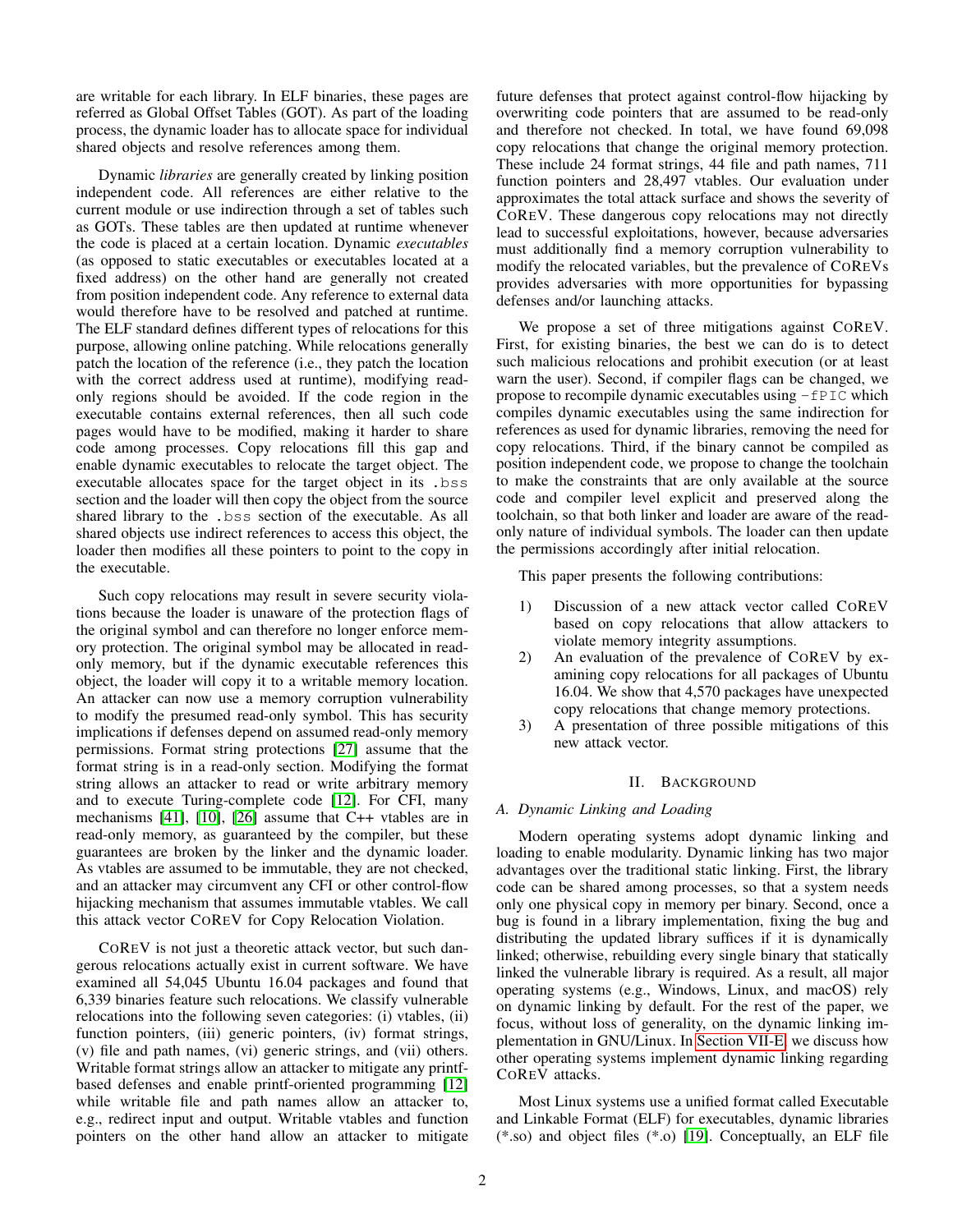<span id="page-2-0"></span>

Fig. 1: An overview of compilation, static linking and dynamic loading.

contains a set of sections. Some sections are required for execution and will be mapped into the process address space at runtime (e.g., code and data), while others may store optional descriptive information (e.g., symbol table and debug information). Each mapped section is associated with a memory permission. For example, code sections and read-only data sections are mapped as non-writable while the other data sections are mapped as writable (but not executable). A special section called the relocation section stores a list of unresolved references (i.e., absolute/relative addresses) that require further attention at a later time (i.e., link time and/or runtime). For example, an object file may have a relocation entry on the operand of a direct call instruction. At link time, the relocation entry will be resolved so that the call goes to the right function. Each relocation entry contains necessary information to help determine *how* it should be resolved.

Dynamically-linked programs require runtime support to reference code and/or data that reside in different modules (e.g., a library). A program does not *statically* know (1) which module provides the required code/data and (2) where in the address space of the process the module is loaded at runtime. Consequently, modern systems rely on a small runtime called *dynamic loader* (1d, so) to handle both issues. The dynamic loader is responsible for loading libraries into the address space and resolving necessary inter-module references so that the program runs correctly.

In addition, dynamically-linked programs require cooperation from the compiler toolchain (including the static linker) so that the dynamic loader may resolve inter-module references at runtime without modifying their code sections. On Linux, this is achieved through the use of another level of indirection: the Global Offset Table (GOT). Each module has its own GOT section. The GOT contains the addresses used for external references needed by the module. Each address is filled by the dynamic loader at runtime, as a result of resolving the corresponding relocation entry. For example, to invoke the printf function in libc, an executable first makes a direct call to a local trampoline in the Procedure Linkage Table (PLT), which in turn *jumps* to the actual address of printf stored in the corresponding GOT entry. However, as we will show in [Section III,](#page-3-0) not all external references use the GOT

in practice, which creates security issues.

We present an overview of how a program is compiled, linked, and loaded in [Figure 1.](#page-2-0) A program often consists of multiple source files. First, the compiler compiles each source file into an object file. A typical object file contains a code section, multiple data sections and necessary relocation information. Second, the static linker takes as input the object files, resolves references that can be done statically based on the relocation information, allocates GOT entries for references that need to be resolved by the dynamic loader at runtime, and outputs an executable or a library. Third, when executing a program, the dynamic loader loads its dependent libraries into the process, performs dynamic linking by resolving remaining references that require runtime relocation (e.g., filling GOT entries of each module), and transfers the control to the entry point (i.e., main function) of the program. Note that dynamic linking can be done lazily, resolving individual targets whenever first needed.

# *B. The Importance of Read-Only Data*

It is now widely accepted that code sections must be read-only and executable while data sections must be nonexecutable to prevent attacks. Solutions like PaX [\[32\]](#page-13-0) and DEP [\[5\]](#page-12-0) prevent the execution of writable memory to prevent code injection attacks. If adversaries find a way to modify executable code, then they can attack the process by injecting and executing code of their choosing. PaX and DEP aim to partition the process into immutable and executable code sections and mutable but non-executable data sections to prevent such attacks. Researchers even argue that code sections should be execute-only [\[7\]](#page-12-3), [\[15\]](#page-13-19).

In addition, processes often include a variety of data that must be read-only. To enable the memory protection, the compiler toolchain produces the information necessary to inform the dynamic loader that certain program data should be restricted to read-only memory. Typically, an ELF file often includes a section for read-only data, namely .rodata. When the compiler detects constant variables in the program source, it adds those variables to the .rodata section of the generated object files. The linker then combines individual .rodata sections of the object files to form a single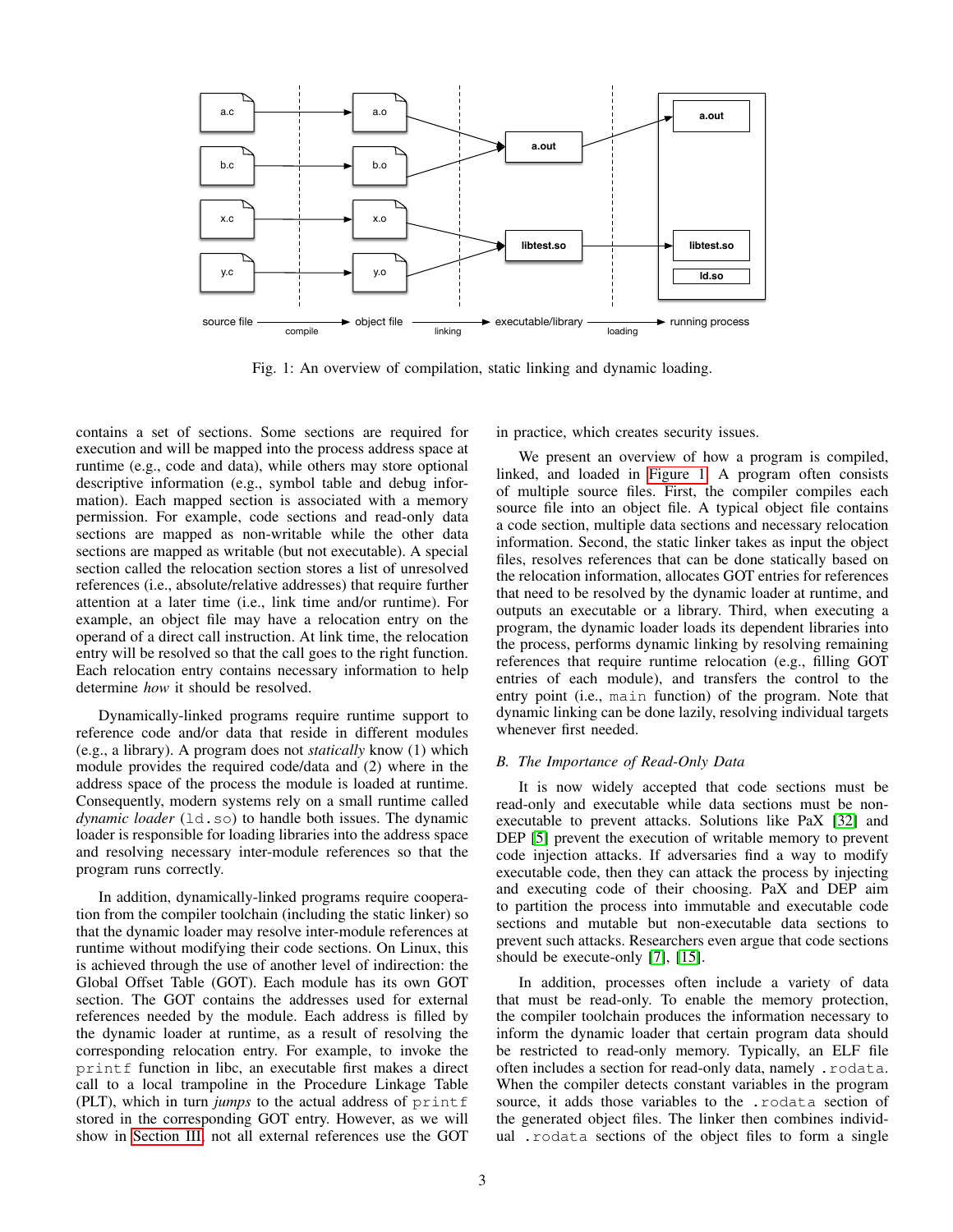.rodata section for the executable or library binary. Finally, the dynamic loader maps the ELF file's .rodata section into read-only memory to enable memory protection.

The security of the processes often depend on the readonly memory protection. The read-only data section in an ELF file consists of static constants and variables that are used by the program. Note that the compiler may also choose to place such read-only data in the code section to reduce the number of required memory pages. Such constants may include fixed strings (e.g., format strings or filenames), fixed data values (e.g., structured data, arrays, or IP addresses), and fixed code information (e.g., arrays of function pointers, C++ virtual tables, or jump tables). Programmers assume the values of static constant variables are stored in read-only memory and remain immutable after initialization. Failing to adhere to the assumption can lead to security breaches [\[42\]](#page-13-20).

Program security often leverages read-only data. While normal program data may be maliciously modified when a memory corruption error is exploited by an adversary, readonly data cannot be modified. As a result, security experts encourage the use of read-only data to prevent attacks and sometimes apply read-only data in their defenses. For example, researchers have proposed that a solution to format string vulnerabilities is to hard-code format strings [\[14\]](#page-13-21), [\[27\]](#page-13-16). If printf invocations leverage adversary-controlled format strings, then the call can be used to create a Turing-complete exploit environment [\[12\]](#page-13-17). As another example, some control-flow defenses for C++ programs depend on an adversary not being capable of modifying virtual tables [\[41\]](#page-13-6). These defenses assume the integrity of virtual tables and simply check if an intended virtual table is used during a virtual method invocation to restrict the possible targets and prevent code reuse attacks. While using the C++ virtual table to identify targets is not the only way to restrict control flow targets for C++ virtual method invocations, it presents performance advantages, as discussed in [Section IV-A.](#page-4-0)

Programs may also leverage read-only data to prevent attacks on system calls. One problem is that adversary input may be used to construct resources names, such as file names and IP addresses. However, if such resource names are hardcoded in the program, then the program cannot be tricked into serving as a confused deputy [\[24\]](#page-13-22). Further, even if there is a memory corruption error in the program, as described above, adversaries cannot maliciously modify such resource names when they are read-only data.

#### III. PROBLEM DEFINITION

<span id="page-3-0"></span>The loader may fail to maintain the implicit requirement that data in the .rodata section of an ELF file *must always* be protected read-only. When a program references readonly data that is defined in a library, the loader moves the data into a data section of the program that is writeable, enabling adversaries to modify such data. Since programmers and defense mechanisms depend on such data being readonly, this loader behavior introduces a new attack vector for adversaries to exploit. We call the new attack vector COREV for *Copy Relocation Violation*. Next, we describe how and why current loaders enable COREV.

<span id="page-3-1"></span>

Fig. 2: An example program for problem demonstration.

<span id="page-3-2"></span>

Fig. 3: Copy relocation for the example program. The dotted arrow shows the variable copy, and the dashed arrow indicates the points-to relationship. Solid arrows indicate data accesses in the program.

### *A. Example Scenario*

Consider an example program in [Figure 2.](#page-3-1) In this example, the main executable references a constant variable foo defined in a library and tries to change its value. Presumably, this will trigger a page fault because the constant variable foo resides in the library's read-only data section.

Counterintuitively, this access does not trigger a page fault in practice (the example program was tested on Ubuntu 16.04). When an executable references a constant variable defined in a library, the dynamic loader "relocates" (moves) the constant variable from the library's read-only data section to the executable's writable .bss section (which typically contains uninitialized data of a program). This action removes the read-only memory protection of the variable foo, allowing the variable to be written in the example program. Other types of read-only variables defined in a library, but used by an executable, are relocated in a similar way. As described in [Section VII,](#page-8-0) 6,339 out of 34,291 programs exhibit this behavior, making them vulnerable to unexpected exploits.

Such variable movement is initiated by a special relocation type called *copy relocation* applied to variables in the executable. We show its effects in [Figure 3.](#page-3-2) Basically, a copy relocation instructs the dynamic loader to move a variable to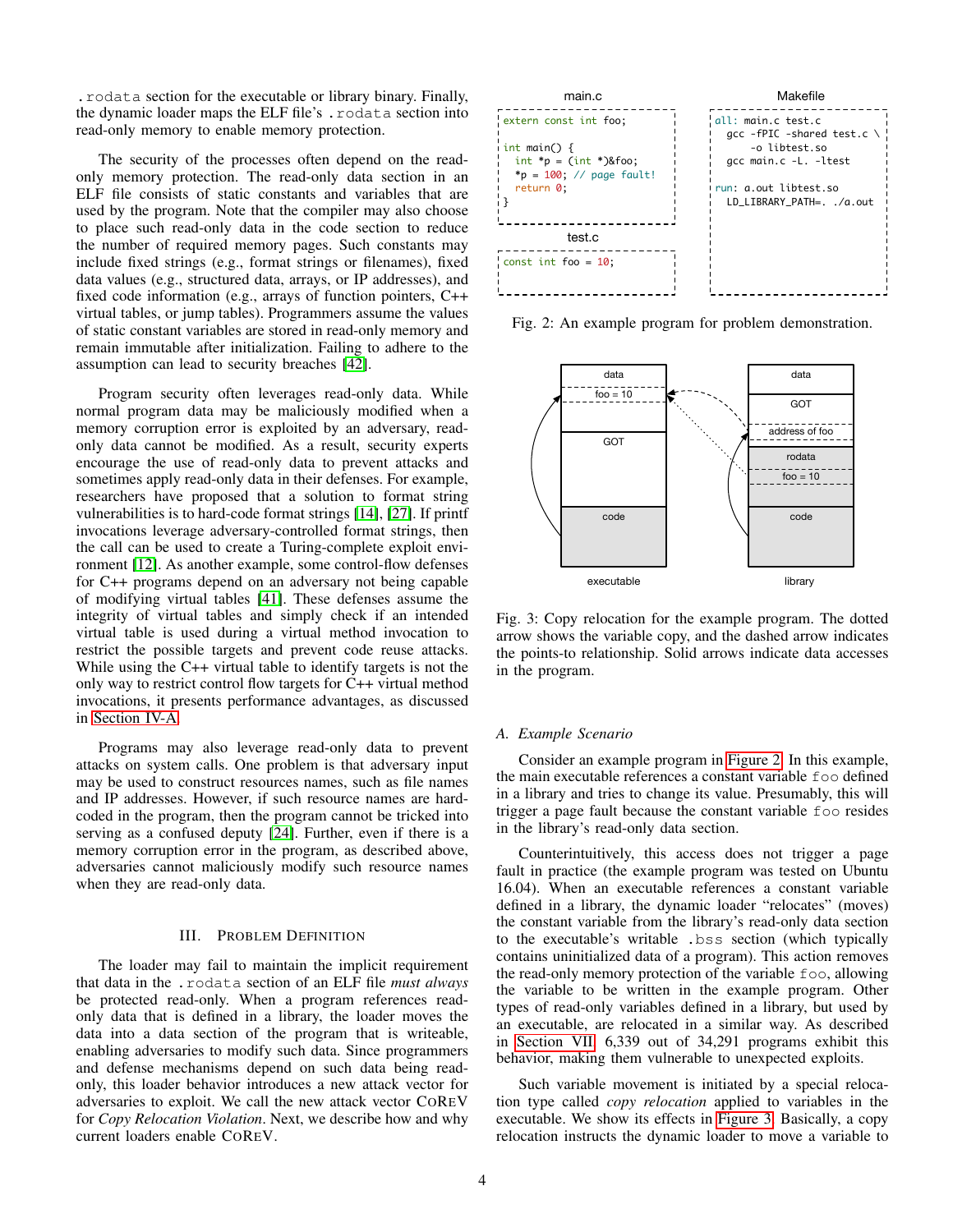the address specified by the relocation entry. The dynamic loader not only copies the variable value (shown as the dotted arrow), but also redirects the references in other libraries (including the one which actually defines the variable, e.g., libtest.so in our example) to the new location by setting up the variable's corresponding GOT entries accordingly (shown as dashed arrow). This ensures the old copy in the library can be safely discarded.

# *B. The Purpose of Copy Relocation*

Copy relocations are an artifact of the process implemented by the compiler toolchain to unify how references to external variables are resolved between static and dynamic linking. Modern compiler toolchains split the build process into multiple stages as shown in [Figure 1.](#page-2-0) In particular, the separation between the compilation and linking steps makes *separate compilation* possible, enabling program modules to be produced independently and linked either with other object files or libraries to run the executable. This feature improves build efficiency, encourages collaborations on the same project, and simplifies code management. However, such a design limits the information available at each stage. As we will show, the current practice of separate compilation for readonly variables is the root cause of COREV.

As shown in [Figure 1,](#page-2-0) the compiler takes a source file and generates an object file. When the source code references an external symbol (e.g., a variable or a function), the compiler creates a placeholder for its address in the emitted instruction and allocates a relocation entry for the placeholder. Consequently, the generated instructions do not go through GOT by default. The implicit assumption made by the compiler here is that the placeholder can always be updated with the actual address by resolving the relocation entry when the program is eventually linked. While this assumption may hold for statically-linked programs, it is not always the case for dynamically-linked programs where the referenced symbol may be externally defined in a library (e.g., the variable foo in [Figure 2\)](#page-3-1) and hence its address is not known until runtime.

There are two kinds of external references, and the linker handles them in different ways. In the first case, the executable references external code by calling library functions. To resolve the relocation statically and hence satisfy the compiler's assumption, the linker can *relay* the control transfer. Specifically, it updates the placeholder (e.g., a call operand) to point to a linker-generated trampoline in the Procedure Linkage Table (PLT), and makes the trampoline perform a GOT-based indirect jump to redirect the control to the actual library function.

In the second case, the executable references external data by using library variables. Unlike external code references, the linker cannot effectively relay data accesses. Thus, the linker has two choices. First, it can leave the placeholder to the dynamic loader and let it resolve the relocation entry at runtime. Unfortunately, since the placeholder resides in the program's code section, this implies that the loader has to modify the program's instructions at runtime. Thus, the same binary cannot be shared among concurrent processes. Furthermore, on x86-64 Linux, the placeholder generated by the compiler only has four bytes by default, which is insufficient to encode an eight-byte address of an arbitrary library variable. Second, the linker can collude with the loader by allocating a local copy within the executable as if it were locally defined. Specifically, the linker allocates zero-initialized space for the external variable in the .bss section of the executable, and updates the placeholder to reference the local copy when linking. The dynamic loader then copies the value of the originally referenced library variable to the local copy at runtime as shown in [Figure 3.](#page-3-2) After moving the variable from the library to the executable, all libraries that are using this variable must update their references from the original location in the library to the location in the executable by updating their GOT sections. The library that hosts the original copy of the variable must update its location to the executable as well. This ensures a consistent program state for all libraries. Therefore, the linker is able to resolve the relocation entry for the placeholder statically. As a result, the current compiler toolchain adopts the second solution by using copy relocations.

However, as shown in the example in [Figure 2,](#page-3-1) copy relocations move an external variable to the executable's writable data section regardless of its original memory protection. There are two reasons for this design. First, the linker cannot *reliably* determine the original memory protection set on the moved library variable. This is because dynamic linking allows the overriding of symbols based on the order in which libraries are loaded, while the actual loading order may not be statically known. Second, making a read-only variable writable does not break program functionality, while the opposite assumption could trigger page faults and crash the program. Compatibility is of paramount priority in software engineering practice and the current design of the dynamic loader favors compatibility over security.

How the change of memory protection affects security depends on the availability of memory corruption vulnerabilities and the type of the copied variables. Intuitively, if a program's security relies on the read-only protection of the moved variables, then copy relocations will increase the attack surface and/or even negate existing defenses. Copy relocations increase the program's attack surface because the adversary could potentially modify more program data than without copy relocation through memory corruption. As program defenses depend on the immutability of such data, adversaries may be able to circumvent defenses like control-flow integrity (e.g., based on vtables [\[41\]](#page-13-6)), format string protection [\[14\]](#page-13-21), or confused deputy mitigation [\[42\]](#page-13-20).

# IV. COREV IMPLICATIONS

Unintended copy relocations that change memory protection are a new attack vector that enables several classes of attacks. Code pointers, format strings, and other static data assumed to be read-only by a defense or the program may suddenly be writable. We discuss these classes by examples.

# <span id="page-4-0"></span>*A. Virtual Method Tables*

C++ programs use a special data structure called *virtual method tables* (or *vtables*) to dispatch virtual functions for polymorphism. We show the conceptual memory layout of vtable data structures and the assembly code that makes virtual method calls in [Figure 4.](#page-5-0) An object with virtual methods stores the pointer to the vtable at its beginning. The vtable is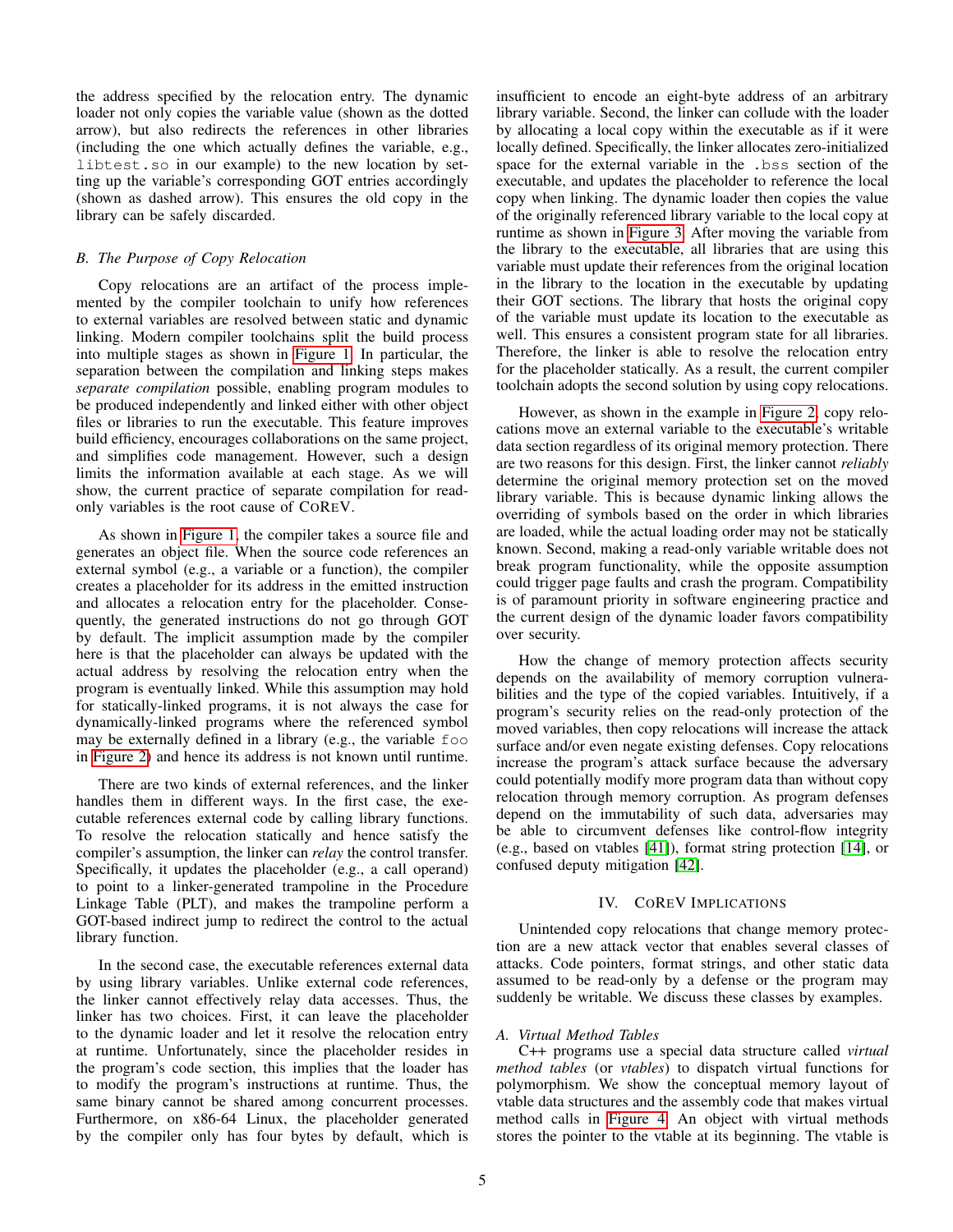<span id="page-5-0"></span>

Fig. 4: vtable memory layout and virtual call sites.

<span id="page-5-1"></span>

Fig. 5: Two types of instrumentations for protecting virtual method calls.

essentially an array of function pointers to the implementations of the virtual functions declared by its class (or its ancestor classes). Objects of different classes along the inheritance chain can have different implementations of the same virtual method (e.g., A::a1 *vs* B::a1). Therefore, by embedding the vtable pointer into every object, the vtable can dispatch the virtual method calls based on the object's runtime type. Vtables are not supposed to change at runtime, thus they are statically initialized at compile time and allocated from readonly memory.

Attackers have demonstrated successful exploits by hijacking virtual method calls [\[38\]](#page-13-23). Broadly speaking, these attacks either corrupt the vtable in place or overwrite the vtable pointer stored in some object so that it points to something under the attacker's control. Current defenses [\[41\]](#page-13-6) focus on the latter because the defenses (wrongly) assume that the vtable is allocated in a read-only section and cannot be modified by the attacker.

Furthermore, current defenses leverage the read-only nature of vtables to optimize their checks for better performance [\[41\]](#page-13-6).

In [Figure 5,](#page-5-1) we show two types of instrumentations for virtual call sites shown in [Figure 4](#page-5-0) (e). Both types of instrumentations aim to ensure that only valid methods can be targeted at each virtual call site. The first type of instrumentation directly checks the target function address obtained from the vtable. Alternatively, the second type of instrumentation assumes vtables are write protected, and checks if the referenced vtable is legitimate based on the object's static type.

There are two advantages of the second-type instrumentation compared to the first type. First, given that a vtable commonly contains multiple function pointers, there are fewer vtables than actual targets, making checking vtables more efficient. Second, if a program continuously makes virtual method calls on the same object and the compiler keeps the vtable pointer in a callee-saved register (e.g., %rbx), only one check is necessary when checking the vtable, while the first type of instrumentation needs to check on every virtual method call. As a result, researchers propose to check the vtable pointer to achieve better performance [\[41\]](#page-13-6), [\[10\]](#page-12-2). Note that mechanisms using the second type of instrumentation must consider the security implications of spilling the register to the stack where it could potentially be overwritten [\[4\]](#page-12-4).

However, vtables are not always read-only because of unintended copy relocations. This will render the defenses that are based on the second type of instrumentation ineffective, such as [\[41\]](#page-13-6). For instance, if an adversary corrupts the function pointers in the vtable but leaves the vtable pointer untouched, she can potentially redirect control flow to arbitrary code locations without detection.

To trigger vtables being moved to writable memory, a program must satisfy the following two invariants:

- A class having virtual methods is implemented in a dynamic library and its vtable is in the library's readonly region.
- The constructor of the same class is implemented in the executable. This is possible when a class does not have an explicit constructor or its constructor is defined in a header file.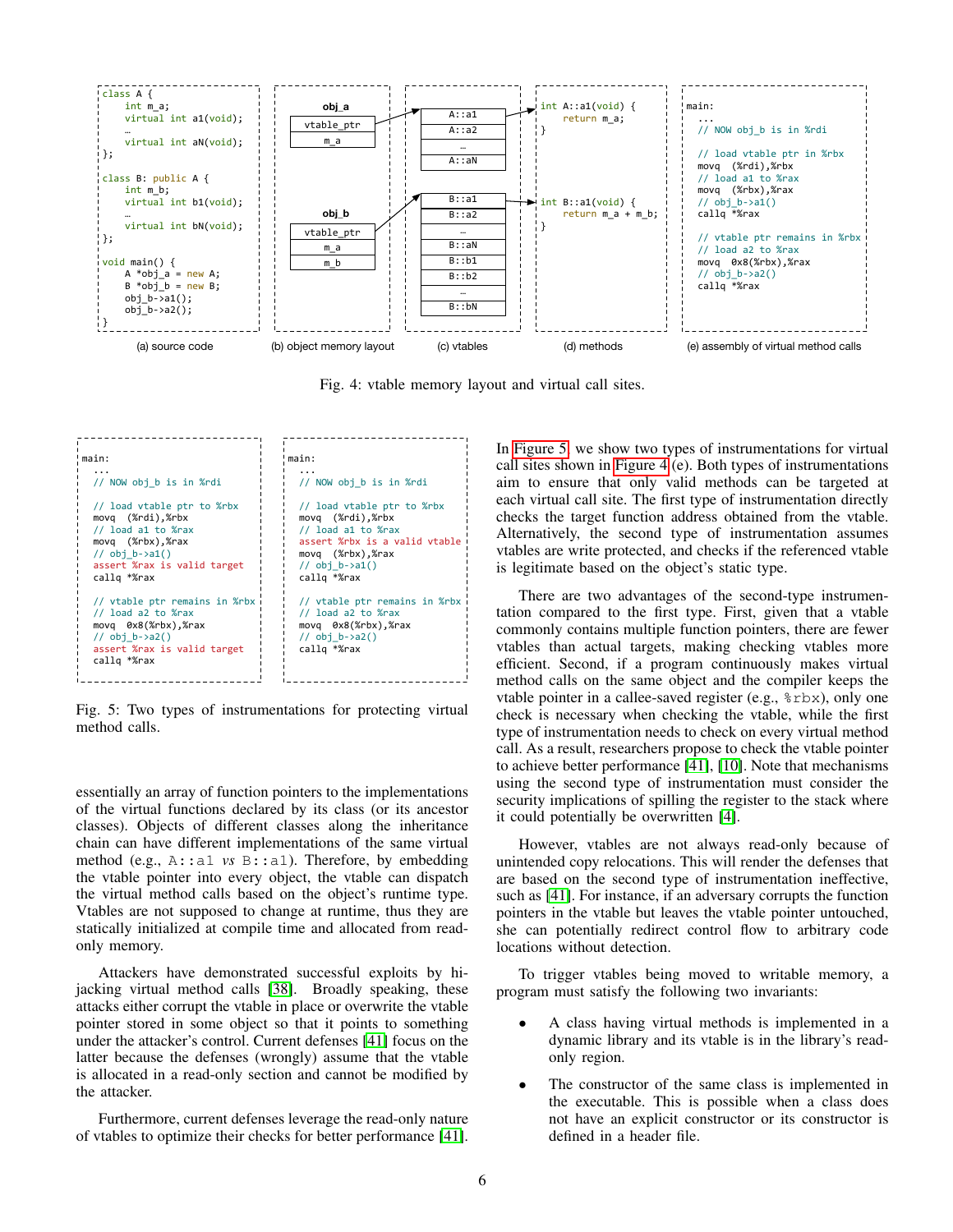We revisit the cause of copy relocations to illustrate why the two invariants lead to writable vtables. A copy relocation occurs when the executable references a symbol defined in an external dynamic library. In the case of vtables, the first invariant ensures that vtables are externally-defined symbols. The second invariant further ensures that there exists a symbol reference to the vtables in the executable because the constructor needs to initialize the object's memory including the vtable pointer [\(Figure 4](#page-5-0) (b)). On the other hand, if the constructor is implemented as an external library function, the executable simply makes an inter-module call into the constructor for initializing objects, which eliminates the vtable reference from the executable.

# *B. Format Strings*

Functions like printf use format strings as templates to direct outputs. Researchers have long known that such functions may be vulnerable if an adversary controls the format string input or the program uses directives that enable unauthorized memory accesses, which have become known as *format string vulnerabilities* [\[6\]](#page-12-5). More recently, researchers have shown that, by controlling the format string used in printf, an adversary can basically use the function as an interpreter and achieve Turing-complete computation [\[12\]](#page-13-17) that evades control-flow defenses that they call *printf-oriented programming*.

One obvious defense against such vulnerabilities is to use static format strings. While such a defense may not always be possible, it is simple and encouraged where it is possible [\[14\]](#page-13-21). When enabled, the fortify gcc patch [\[27\]](#page-13-16) enforces read-only format strings at the compiler level. The compiler-based check assumes that format strings allocated from read-only sections remain immutable (which is not true for COREV). For example, printf-oriented programming requires that the adversary be able to modify the format string at runtime to implement branches in their attack. Thus, the current assumption is that the use of static format strings will prevent attacks on functions that use format strings.

Unfortunately, copy relocations can make format strings writable, enabling such attacks. Specifically, if a format string (i.e., a constant char array) is defined in a library and referenced from the executable, the loader will copy the entire string to writable memory and make it susceptible to memory corruption. Then, an adversary can implement printf-oriented programming simply by modifying the value of a supposedly static format string.

## *C. Other Static Data*

Programs use a variety of other static data, such as static file names and IP addresses to utilize system resources unconditionally, such as program configuration files and well-known IP addresses like "*127.0.0.1*". Researchers have long been concerned about adversaries modifying the names of system resources accessed by programs. In general, various types of *confused deputy attacks* [\[24\]](#page-13-22), such as link traversal [\[17\]](#page-13-24) and Time-Of-Check-To-Time-Of-Use (TOCTTOU) [\[9\]](#page-12-6), [\[28\]](#page-13-25), enable an adversary to direct a vulnerable program to a resource of the adversary's choosing. Such an attack may enable an adversary to access a resource that is available to the victim, but not to the adversary (e.g., password files or secret key files). Alternatively, such attacks may enable an adversary to direct the victim to use an adversary-controlled resource instead (e.g., adversary-defined configuration or IP address). In these attacks, adversaries gain unauthorized access over victim resources or control inputs the victim depends upon.

Current defenses to prevent such attacks focus on filtering adversary-controlled file names [\[8\]](#page-12-7) or restricting system calls that use adversary-controlled input in constructing file names [\[13\]](#page-13-26), [\[35\]](#page-13-27), [\[42\]](#page-13-20). For example, one recent defense identifies the data dependence between adversary-controlled inputs and the system call arguments that use them to restrict the resources accessible to system calls [\[42\]](#page-13-20). This approach uses a dynamic analysis to detect where system calls use adversarycontrolled input in file names. However, such a dynamic analysis is unlikely to detect how to craft inputs necessary to overwrite file names that were thought to be immutable. As a result, when copy relocations make file names and other system resource names writeable, these will go undetected by such defenses.

### V. MITIGATION

The presented COREV attack vector has existed for decades. We propose three fundamental mitigation approaches: (1) detection through a simple checker, (2) recompiling the underlying software as position independent code which does not require copy relocations (i.e., enabling a compiler switch), or (3) changing the toolchain to include additional information about the memory permissions of external symbols to enable permission-aware copy relocations. In addition, it is also possible to leverage source code annotations to eliminate copy relocations. We discuss the annotation approach in detail in [Section VII-E](#page-11-0) when we evaluate other operating systems.

# *A. Detecting Permission Violations*

A straightforward mitigation simply refuses execution of programs that violate the intended memory protection during copy relocations. The key idea is to *detect* copy relocations that violate permissions for any given executable. Our approach consists of three steps. First, we identify a list of symbols that are copied at runtime. This information is collected by parsing the relocation sections and identifying copy relocations from the program executable. Second, we locate the origins of those symbols. In this step, we parse the .dynamic section and follow the search order to enumerate dependent libraries. Finally, given a relocated symbol and a dependent library, the third step is to identify (i) whether the library defines the symbol and (ii) whether the symbol is in the library's readonly data section. If both are true, we report this memory protection violation and mark the program as potentially unsafe for execution.

## <span id="page-6-0"></span>*B. Recompiling Software*

Given that the static linker may not know the memory protection of referenced symbols in a dynamic library, a principled way to mitigate corruptions on read-only variables is to eliminate copy relocations. Therefore, the executable references external variables that reside in their original locations with untampered memory protections.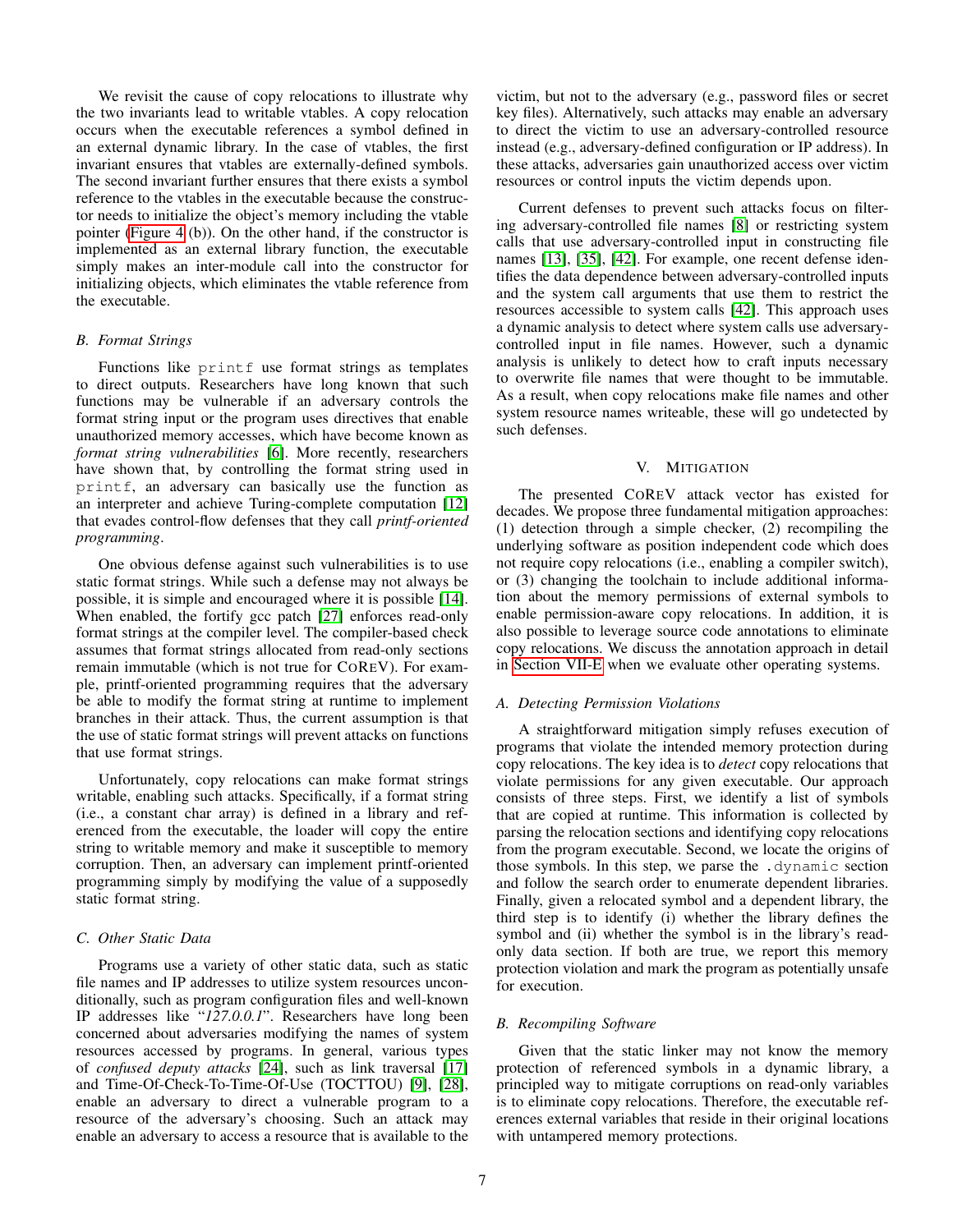<span id="page-7-0"></span>

Fig. 6: Object files compiled with -fPIC and the resultant executable that accesses (i) library's globals and (ii) its own globals.

Recall that the motivation of copy relocations is to enable GOT-unaware code to reference external library variables. Therefore, to eliminate copy relocations, such references must go through the GOT, which is designed for serving intermodule references. To do so, we propose to change the compiler flags and add the  $-FPIC$  flag. This flag instructs the compiler to generate object files that are suitable for use in a dynamic library. It has two effects on the generated code. First, the code uses IP-relative addressing mode to access global variables. Second, the code accesses global variables through the GOT. We rely on the second effect to eliminate copy relocations. The  $-FPIE$  flag, which is typically used for creating position-independent executables (e.g., to support ASLR) as opposed to the -fPIC flag for creating dynamic libraries, cannot be used to eliminate copy relocations. This is because, the -fPIE flag only ensures the use of IP-relative addressing mode (the first effect), but does *not* force global variable accesses to go through the GOT (the second effect), which is key to avoiding copy relocations.

We show the generated instructions at the compilation stage in [Figure 6](#page-7-0) (a) to explain how the  $-FPIC$  flag helps eliminate copy relocations. For each symbol access, the compiler emits two memory accesses, where the first retrieves the address of the symbol from the GOT and the second actually loads its value. Consequently, at link time, the linker can allocate a GOT entry for variables that are externally defined in a dynamic library. This saves the linker from creating a copy relocation to cover the "mistake" of the clueless compiler.

One concern of this mitigation is the cost for accessing a global symbol. It seemingly incurs an unnecessary memory load operation for accessing globals that are defined within the executable, since their locations are statically known and hence do not require GOT indirections. In fact, on x86, the static linker can optimize the code sequence to save one memory access by changing the first instruction to be an LEA instruction, which simply computes the effective address instead of actually fetching the value from the memory (shown in [Figure 6](#page-7-0) (b)). This is possible because the LEA instruction has the same byte sequence as the corresponding MOV instruction except for the second byte in their opcodes.

as position independent does come with additional performance costs compared with copy relocations. First, accessing all library variables (including mutable variables that are not affected by COREV) now require two memory accesses, while copy relocations only need one. Second, relative addressing mode can be costly especially for 32-bit x86 architecture where such a mode is not natively supported [\[33\]](#page-13-28).

# *C. Adapting the Toolchain*

The mapping between protection modifiers at the source code level and the protection enforced at runtime is crude. The protection modifiers change between languages and are mapped to read and write permissions at the linker and loader level. Especially for externally defined variables, this mapping can be imprecise. In the example shown in [Figure 2,](#page-3-1) the declaration of variable foo has the keyword const. A dynamic library often has a header file that declares exported read-only variables in such a way, so that executables can reference them after including the header file.

Unfortunately, source-level protection information is *lost* when a source file is compiled into an object file  $(*. \circ)$ , primarily due to how ELF specifies the memory protection for variables. Recall that ELF sets memory protections at the granularity of sections (see [Section II\)](#page-1-0). Thus, the way ELF specifies a variable as read-only is to allocate the variable from a read-only section (e.g., .rodata), so that the linker can preserve the intended memory protection when combining these sections into a single read-only section at link time. However, the compiler does *not* actually allocate externallydefined variables in object files. Instead, the compiler marks them as *undefined*. An undefined reference is insufficient for the linker to determine the originally intended memory protection settings for these variables.

Our proposed solution is to adapt the current toolchain to preserve such information along the compiler toolchain from source code to object files. To be compatible with the current ELF specification, we allocate a separate section (referred as COREV section) in the object file to store memory protection information for each externally-defined variable. Specifically, each entry in the COREV section contains a permission flag to specify the intended memory protection (i.e., read-only or read-write), as well as an ELF symbol index to specify the variable for which the permission flag applies. Therefore, based on the added information, the linker can create variable copies in corresponding data sections with respect to the originally intended memory protection.

Finally, we also adapt the dynamic loader so that it can perform copy relocations on read-only data sections by mapping them as writable during startup and protecting them as read-only afterwards. This process is similar to how the current dynamic loader handles the .data.rel.ro section as mentioned in [Section VI.](#page-7-1) This approach requires changing the entire toolchain (i.e., compiler, linker, and loader), and we leave its prototype implementation to future work.

# VI. COREV INVESTIGATION

<span id="page-7-1"></span>We have implemented two mechanisms to assess the new attack vector. Both tools are implemented in Python, using the

However, despite this optimization, compiling executables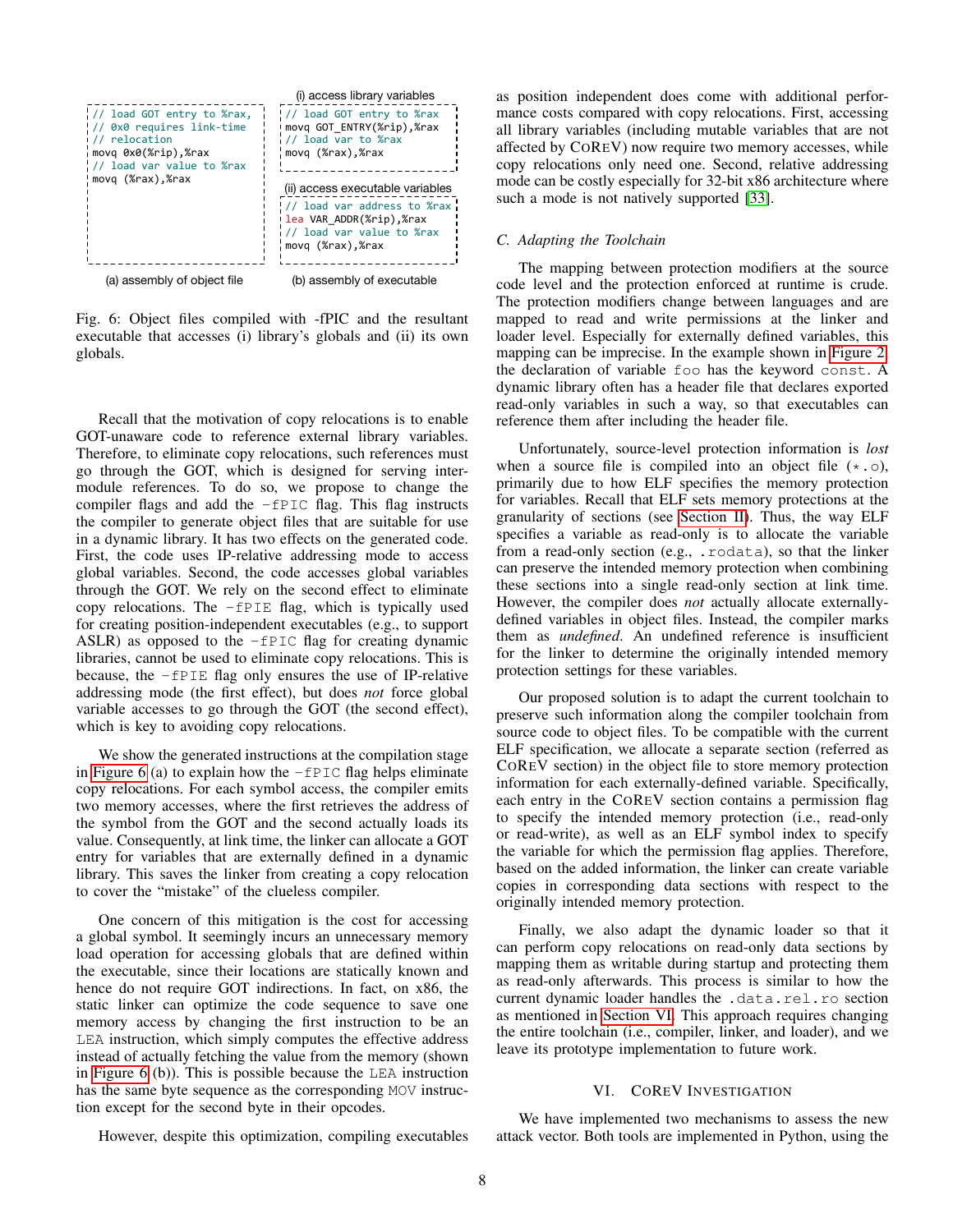PyELF library to handle object files, with a total of 174 lines of code.

The first tool takes an executable as parameter and generates a list of copy relocations that may alter the memory protection set on the imported library variables. It has two components. The first part identifies all exported, read-only variables in a given dynamic library. Specifically, for each exported library variable, we check whether it resides in a read-only data section (e.g., .rodata). One subtlety here is that some *writable* data sections (e.g., .data.rel.ro and GOT) can be reprotected as read-only at runtime through the RELRO program header [\[2\]](#page-12-8). The dynamic loader implements functionality to handle relocations on read-only data by (1) grouping them into a dedicated section so that the other read-only data without relocations can still be shared among processes, and (2) resolving the relocations during startup and then remapping the writable section to read-only afterwards. We treat those sections as read-only (ignoring the small window for a TOCTTOU attack during startup). The second component enumerates all copy relocations in an executable. For each copy relocation, we iterate through each of the executable's dependent libraries (i.e., extracted from the executable's .dynamic section) and check whether the copied variable is present and read-only in the library. If so, we report this copy relocation as potentially unsafe.

The second tool infers the data type for a given library variable. To enable our tool to analyze arbitrary libraries, we do not require source code or debug information. Instead, we infer data types using binary analysis. We classify the symbols into seven categories: (i) C++ vtables, (ii) function pointers, (iii) generic pointers, (iv) format strings, (v) file and path names, (vi) generic strings, and (vii) other variables.

First, we broadly infer pointers and strings in the dynamic libraries. To discover pointer variables, we rely on relocation information in the library. Specifically, given a dynamic library can be loaded at an arbitrary address at runtime, a pointer in the data sections must be properly patched to run. That said, each pointer in the dynamic library will have a corresponding relocation entry. For example, an R\_X86\_64\_RELATIVE entry instructs the loader to add the loading base address to a pointer variable so that it points to the correct location at runtime. Furthermore, for the discovered pointers, we check whether they point to code or data, and classify them into function pointers and data pointers accordingly (see below). A pointer can be part of a composite variable such as a structure or an array. For simplicity, we classify the entire variable into the pointer category as long as one of its fields is a pointer.

To determine strings, we check whether the variable contains only ASCII characters and if it is NULL-terminated. We further identify format strings and file names from discovered string variables (see below). We highlight format strings and file names because memory corruption on them could lead to security breaches.

Next, we discuss how we infer and classify the types of exported library variables in detail:

C++ vtables: if the variable contains a set of code pointers and is named through standard name mangling rules (e.g., if the variable name starts with \_ZTV);

- Function pointers: if the variable is a pointer and the pointer references a code segment;
- Generic pointers: if the variable is a pointer into the current library or relocated to a different library and not a function pointer (i.e., references data);
- Format strings: if the variable is a string and contains at least one format specifier (%);
- File names and paths: if the variable is a string and contains at least one path separator  $($ );

Generic strings: if the variable is a string and is neither a format string nor a filename/path;

Other variables: all other variables.

While the current prototype uses simple heuristics, they work well in practice. We currently restrict automatic type discovery through heuristics and binary analysis as debug information is not always available. In future work we will evaluate further heuristics and approaches for identifying a broader set of data types, e.g., by using debug information (whenever available).

## VII. EVALUATION

# <span id="page-8-0"></span>*A. Attack Surface*

In this section, we study the distribution of read-only variables in dynamic libraries of a real Linux distribution. Specifically, we collect all packages available to Ubuntu 16.04 LTS and identify the exported read-only variables for each dynamic library. In theory, all these variables can be relocated into writable data memory at runtime if they are referenced by an executable; however, in practice, not all of them may be accessed. First, not all read-only variables in dynamic libraries are equally likely to be referenced by executables. For example, if the constructor of a C++ class is implemented in the library (see [Section IV-A\)](#page-4-0), it is highly unlikely for the executable to *directly* reference the vtable of the particular class. Second, if a library is used by an executable that is compiled with -fPIC and hence does not have copy relocations, the read-only variables in the library will not be relocated at runtime. Thus, we treat the set of exported readonly variables as a theoretical upper bound of the attack surface for COREV attacks, and evaluate the actually relocated readonly variables in [Section VII-B.](#page-9-0)

We analyzed 58,862 libraries from 54,045 packages. Among them, 29,817 libraries export read-only variables. In total, we found 5,114,127 exported read-only variables across these libraries, making an average of 86.9 such variables per library (including those that do not export any read-only variable). We show the number of exported read-only variables in each dynamic library in [Figure 7](#page-9-1) (sorted from low to high). There are 55 libraries with over 10,000 exported readonly variables. For example, the main library (libxul.so) used by Firefox browser has over 40,461 exported read-only variables. Fortunately, the Firefox executable is compiled with -fPIC and has no copy relocations. However, a broad attack surface for potential COREV-based memory corruption attacks remains should another executable uses the same library but is not compiled as PIC.

We further classify these read-only variables based on their inferred data types. In our analysis we distinguish between C++ vtables, function pointers, generic pointers, format strings,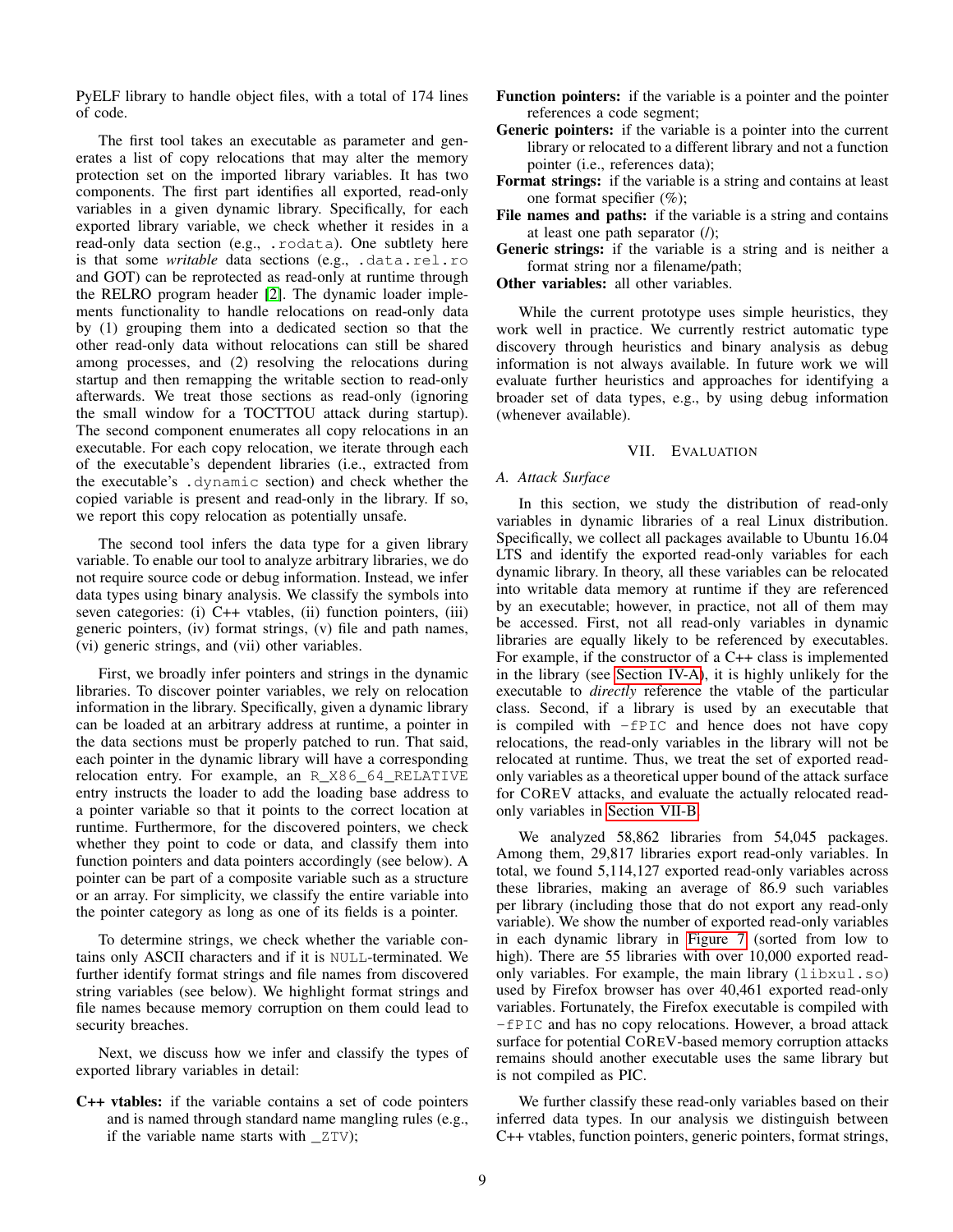<span id="page-9-2"></span>

| Variable Type     | <b>Attack Surface</b> |                |            | Vulnerable  |               |               |
|-------------------|-----------------------|----------------|------------|-------------|---------------|---------------|
|                   | variables<br>#        | libraries<br># | # packages | # variables | # executables | #<br>packages |
| $C++$ vtables     | 714,617               | 14,563         | 3,692      | 28.497      | 4,291         | 1,609         |
| function pointers | 115,071               | 1,054          | 541        | 711         | 105           | 78            |
| generic pointers  | 694,846               | 12,118         | 3,830      | 33,057      | 4,910         | 2,082         |
| format strings    | 874                   | 161            | 107        | 24          | 14            | 12            |
| file names        | 6.822                 | 454            | 252        | 44          | 20            | 10            |
| generic strings   | 654,429               | 13,220         | 4,145      | 1,347       | 197           | 108           |
| others            | 2,927,468             | 19,437         | 5,185      | 5,418       | 1,890         | 671           |

TABLE I: Potential attack surface and vulnerable subset of variables for all available Ubuntu 16.04 packages. Under the Attack Surface column, we list the number of exported read-only variables, involved libraries and packages. Similarly, under the Vulnerable column, we list the number of actually copied read-only variables, involved executables and packages.

<span id="page-9-1"></span>

Fig. 7: Number of exported read-only variables in each dynamic library from all Ubuntu 16.04 packages (sorted from low to high). X-axis denotes each individual library and Yaxis indicates the number of exported read-only variables.

file names, generic strings, and other variables. We single out vtables, function pointers, format strings, and file names due to the security implications if their permissions are changed through a copy relocation.

We show the results in the "attack surface" column in [Table I.](#page-9-2) For the exported read-only variables with inferred types, C++ vtables are the majority – 32.68% of all the variables with inferred types. Function pointers occupy another 5.26%. These code pointers are often of interest to an adversary because corrupting code pointers may give her arbitrary control of the program execution [\[37\]](#page-13-29), [\[38\]](#page-13-23), [\[23\]](#page-13-30), [\[18\]](#page-13-31). In the case of COREV, these attacks are possible despite strong defenses as we show in [Section VII-D.](#page-11-1)

Generic pointers have the second largest population (31.78%). Programs use generic pointers to access memory indirectly. Therefore, if a constant pointer becomes modifiable, an adversary could trick the program to access something vastly different that is under her control. The security implication depends on what the constant pointer points to. For example, if the constant pointer points to a format string, an

<span id="page-9-3"></span>

Fig. 8: Number of actually copied variables per executable that are vulnerable to COREV from all Ubuntu 16.04 packages (sorted from low to high). X-axis denotes individual executables and Y-axis indicates the number of COREVs.

adversary can then corrupt the constant pointer to point to a malicious format string to trigger printf-oriented programming. As mentioned in [Section VI,](#page-7-1) our current type inference does not follow generic pointers, and we leave a more proactive type discovery to future work.

Format strings and file names are also exported by libraries, although many fewer are relocated in comparison to other types. Writable format strings allow an attacker to execute arbitrary computation and file names allow an attacker to possibly change the input and output of the program.

### <span id="page-9-0"></span>*B. Real-World Permission Violations*

In this section, we study the real-world programs that have unsafe copy relocations in Ubuntu 16.04 LTS. We have examined 34,291 executables across 54,045 packages. 6,339 of these executables have 166,543 copy relocations in total, among which, 69,098 alter the memory protection. In [Figure 8,](#page-9-3) we display the number of COREVs for each executable in all Ubuntu 16.04 packages. There are 54 executables that have more than 100 COREVs (with a maximum of 345 COREVs).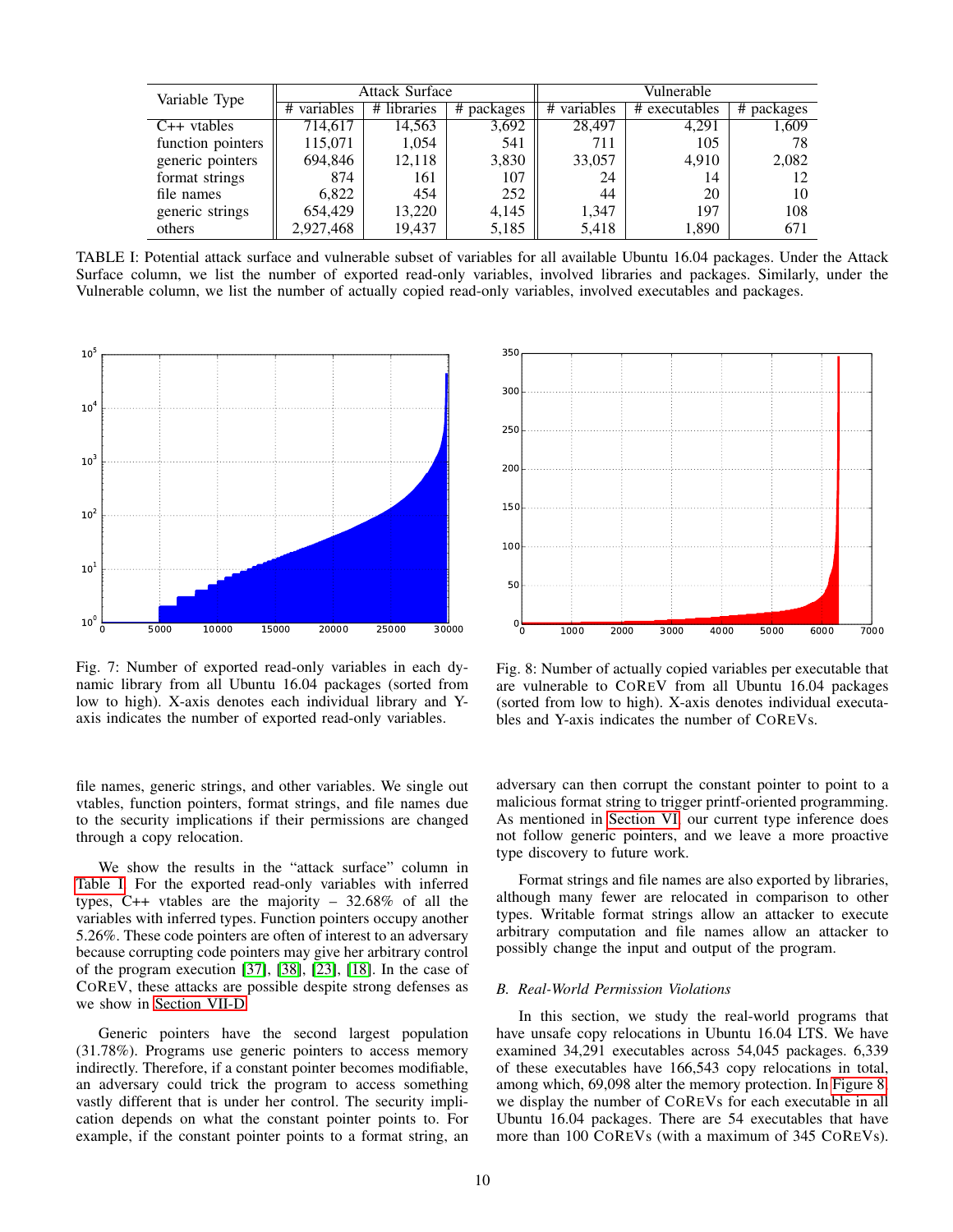<span id="page-10-0"></span>

| Variable                                                                         | # Copies |
|----------------------------------------------------------------------------------|----------|
| (V) _cxxabiv1::_si_class_type_info                                               | 3,676    |
| (V) _cxxabiv1::_class_type_info                                                  | 2,988    |
| (V) std::basic_ios $\langle char, std::char\_traits \langle char \rangle$        | 1,842    |
| (V) std::basic streambuf $\langle char, std::char$ traits $\langle char \rangle$ | 1,819    |
| (V) _cxxabiv1::_vmi_class_type_info                                              | 1,641    |
| (V) std::_cxx11::basic_stringbuf/char,                                           | 1,319    |
| std::char_traits\/char\, std::allocator\/char\)\                                 |          |
| (T) std::exception                                                               | 1,169    |
| $(T)$ std::runtime error                                                         | 1,020    |
| (V) std::basic_filebuf(char, std::char_traits(char))                             | 953      |
| (V) std:: $\_\text{exx11::basic\_ostringstream\nchar,}$                          | 894      |
| std::char_traits $\langle char \rangle$ , std::allocator $\langle char \rangle$  |          |

TABLE II: The ten most commonly copied read-only variables in Ubuntu 16.04. They are all from the libstdc++ library. (V) denotes vtable and (T) denotes typeinfo. The "copies" column list the number of executables that actually copy the corresponding variable.

```
mysql-workbench: library/forms/mforms/container.h
class Container : public View {
public:
   Container() {}
   virtual void set_padding(...);virtual void set_back_image(...);
};
```
Fig. 9: An example of C++ vtable that is copied to mysqlworkbench executable.

This experiment shows that COREVs do commonly exist in real-world programs and present a real threat to the ELFbased dynamic linking procedure. However, an unsafe copy relocation is not exploitable by itself. Instead, it provides an adversary with more potential corruption targets to launch attacks and/or bypass existing defenses.

We list the types of these unsafe copy relocations in [Ta](#page-9-2)[ble I](#page-9-2) in the "vulnerable" column. In particular, 44.75% of all relocated read-only variables with discovered types are C++ vtables. This is proportional to the exported C++ vtables listed in the attack surface, and makes COREV an unignorable problem because it enables attacks that can potentially evade current defenses as shown in [Section VII-D.](#page-11-1)

Finally, we study the common COREVs in these executables. Surprisingly, the top 10 most commonly copied variables are all from libstdc++. We list them in [Table II.](#page-10-0) Among the 10 COREVs, 8 of them are actually vtables of widely used classes. For example, the vtable of class cxxabiv1:: \_\_ si\_class\_type\_info are copied by 3,676 executables in Ubuntu 16.04. Given the prevalent use of libstdc++, it is likely that future C++ programs can also be susceptible to COREV-based attacks.

# *C. Case Study*

In this section, we study how COREVs occur in real-world programs.

```
struct catalog_input_format {
     				void	(*parse)(…);
     bool produces_utf8;
};
const	struct	catalog_input_format
input_{format\_properties} = \{				properties_parse,
     				true
};
gettext-0.19.7
```
Fig. 10: A system library with read-only function pointers that are relocated to various executables.

*1) C++ Vtable (mysql-workbench):* We use mysqlworkbench, a complex, GUI-based, network-facing C++ application, as an example of of C++ vtable relocations. Note that we have found many other C++ applications with such unsafe relocations that are not listed here. The mysql-workbench is a unified visual tool for database management that divides its functionality into multiple dynamic libraries. As a result, it relocates 19 vtables from 5 different libraries in total. We show one of them in [Figure 9.](#page-10-1)

Container is a class implemented in the libmform library and serves as a base class for graphic components such as MySQL table. It defines two additional virtual functions, thus the Container class has a corresponding vtable for dispatching virtual method calls. In addition, given that the Container class does not have an explicit constructor, the mysql-workbench executable will define a default one. The default constructor will need to reference Container's vtable for initializing object memory. Consequently, the vtable is relocated to the executable's .bss section and becomes writable, potentially mitigating vtable-based defenses.

*2) C++ Vtable (apt-get):* We found that apt-get also contains a set of five vtables that are copy relocated from libstdc++ and libapt-pkg.so.5.0. Four of them overlap with the already mentioned vtables in [Table II,](#page-10-0) the last one is the vtable of class OpTextProgress in libapt-pkg. Assuming that apt-get is compiled with an upcoming control-flow hijacking defense like VTV [\[41\]](#page-13-6) and that a memory corruption vulnerability exists, the adversary may use COREV to bypass such defenses.

*3) Function Pointer (gettext):* We use the gettext library to show how constant function pointers are copied in a typical program. The gettext library is in the gettext-base package which is installed on every Ubuntu 16.04 machine. It exports 6 read-only function pointers and affects 15 built-in executables. We show one of its exported function pointers in [Figure 10.](#page-10-2) The exported function pointer is actually a field of a structure. Each structure corresponds to an input stream format and the function pointer points to an internal library function that parses the format. Thus, a program can leverage it to process the input stream based on its own needs. Similarly, these constant data structures defined in gettext become modifiable due to copy relocation and hence susceptible to memory corruption attacks.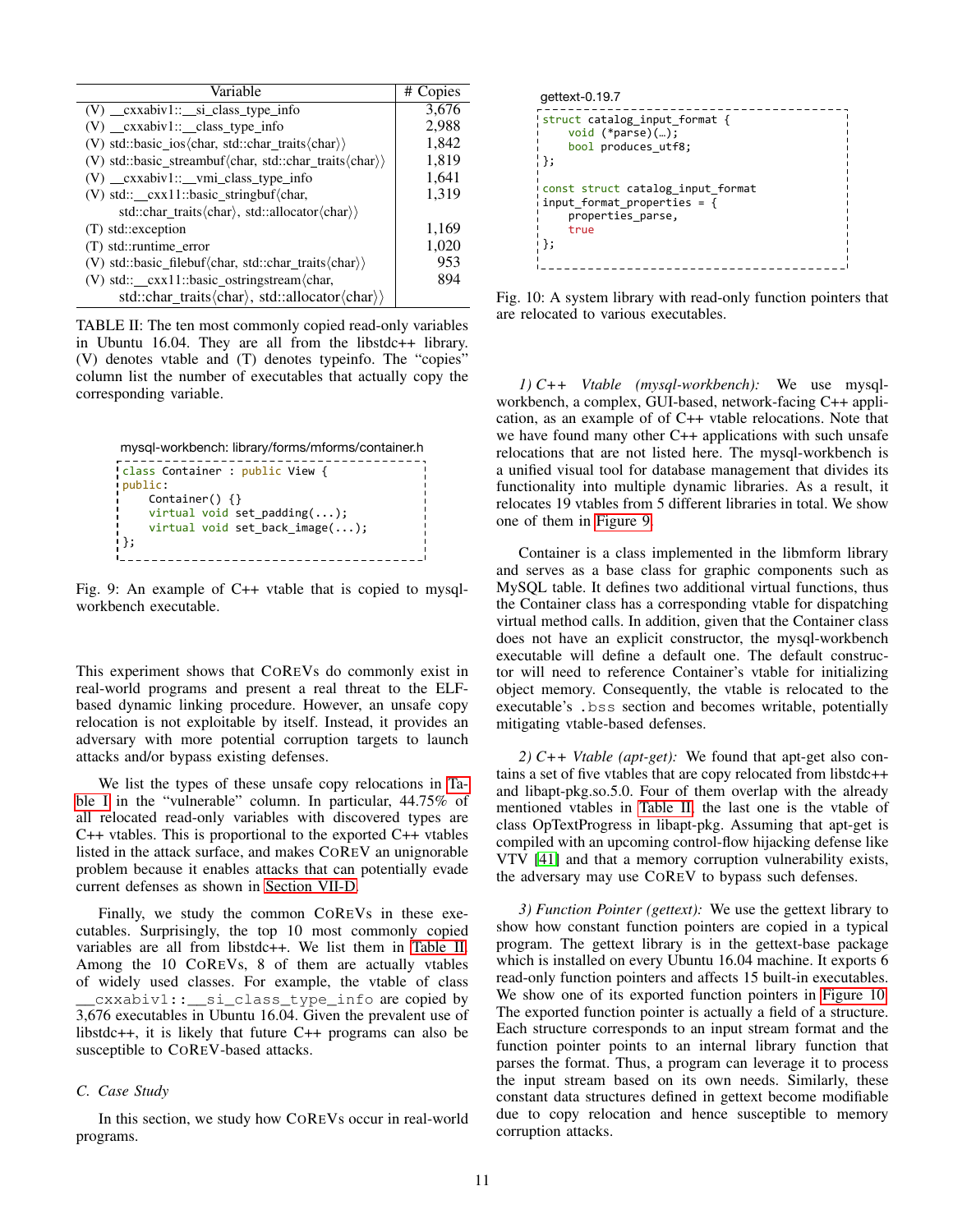<span id="page-11-2"></span>

Fig. 11: An example of format string that is susceptible to COREV in libow-3.1.

<span id="page-11-3"></span>

Fig. 12: A test program for vtable defenses.

*4) Format String (libow):* We identified a dynamic library (libow-3.1 [\[1\]](#page-12-9)) that exports a set of 22 format strings, causing three different executables (owftpd – an ftp server, owserver – a backend server for 1-wire control, and owexternal) to copy them into writable memory at runtime. These format strings are for debugging purposes, and we show one of them in [Fig](#page-11-2)[ure 11.](#page-11-2) The format string mutex\_unlock\_failed is defined in the libow-3.1 library and exported in a header file. As a result, an executable that includes the header file and uses the library-provided macro my\_pthread\_mutex\_lock will cause the format string to be relocated. If an adversary corrupts the relocated format string and exploits a concurrency bug to cause the mutex lock operation to fail, she can potentially launch printf-oriented programming and achieve arbitrary code execution.

## <span id="page-11-1"></span>*D. Affected Defenses*

In this section, we evaluate how unsafe copy relocations affect current defenses.

<span id="page-11-4"></span>

| Defenses          | check fptr | check vtable | CoReV?   |
|-------------------|------------|--------------|----------|
| VTrust $[43]$     |            |              |          |
| <b>VTV</b> [41]   | ×          |              |          |
| $v$ fGuard [36]   |            | ×            | $\times$ |
| Interleaving [10] |            |              |          |
| SafeDispatch [26] |            | ×            | ×        |
| SafeDispatch (2)  |            |              |          |
| RockJIT [30]      |            |              |          |

TABLE III: Evaluation of vtable defenses, whether they check function pointers, vtables, or both. Three defenses [\[41\]](#page-13-6), [\[10\]](#page-12-2), [\[26\]](#page-13-12) assume vtables are write-protected and only check the vtable pointer, thus are affected by CoReV and may allow vtable corruption attacks.

Recent research proposals on control-flow integrity (CFI) focus on protecting forward edges (i.e., indirect calls/jumps)  $[41]$ ,  $[43]$ ,  $[44]$ ,  $[10]$ . In particular, given the prevalence of virtual method calls in C++ programs (see [Sec](#page-4-0)[tion IV-A\)](#page-4-0), researchers have proposed many defenses to protect these dynamic calls. To evaluate how they are affected by unsafe copy relocations, we come up with a simple exploitation test as shown in [Figure 12.](#page-11-3)

The test program has two parts. The first part is a library which defines a class A with a virtual method (A.hpp and A.cpp). The second part is an executable which allocates an instance  $\circ$ b i of the class and invokes the virtual method (main.cpp). In the executable, we hard-code the symbol name used for A's vtable ( $ZTV1A$ ) and perform an emulated memory corruption on the function pointer of the virtual method  $A$ :  $a1$  in  $A$ 's vtable and see if it is accepted by the evaluated defense deployed on this program.

We evaluate a set of six CFI defenses and show the results in [Table III.](#page-11-4) We choose these defenses because they apply to C++ programs on Linux. An effective defense must check the pointer to the vtable to defend against COOP attacks [\[38\]](#page-13-23) but must also check the actual value of the function pointer in the vtable to defend against COREV. Only defenses that check both targets protect against COREV and COOP.

Among the defenses, three are vulnerable to unintended copy relocations because they assume read-only protection for vtables and only check if the vtable pointer points to a valid vtable (see [Section IV-A\)](#page-4-0). Interleaving [\[10\]](#page-12-2) does not currently support dynamic linking so we evaluate its vulnerability based on their proposed instrumentation. SafeDispatch [\[26\]](#page-13-12) proposes two different instrumentations where the first checks the virtual method target and the other checks the vtable pointer. It claims the latter provides better security regarding COOP-style attacks [\[38\]](#page-13-23). However, the latter is vulnerable to COREV-based vtable corruption attacks.

## <span id="page-11-0"></span>*E. Other Platforms*

Dynamic linking is enabled by default on major operating systems such as Windows and macOS. We evaluate COREV implications on the dynamic linking implementations on both Windows and macOS.

Recall that the cause of copy relocations is due to the ambiguity in declaring external variables at source level (see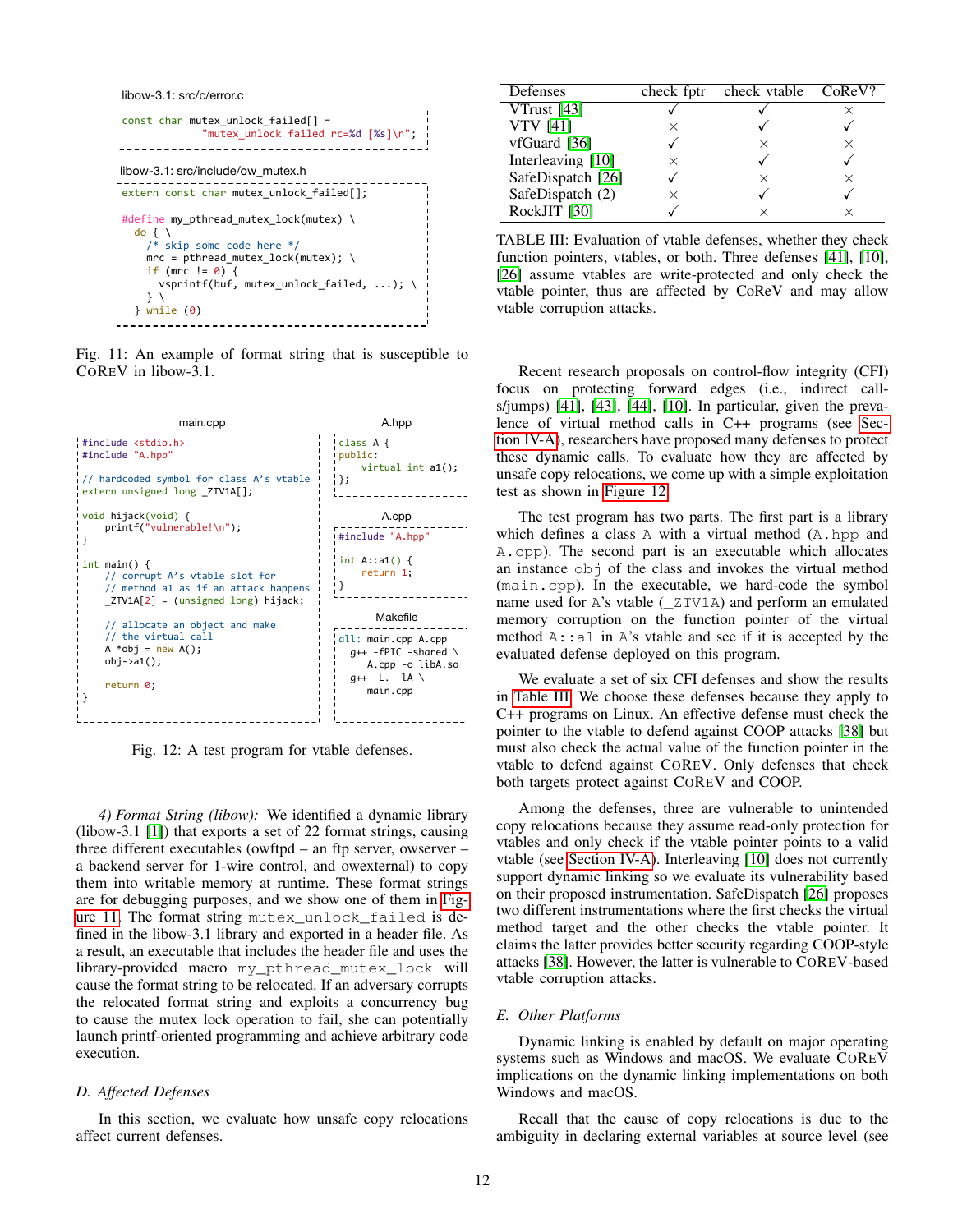[Figure 2\)](#page-3-1). Compilers cannot know whether these variables are defined by another object file in the same binary or in a dynamic library. How compilers handle this ambiguity results in performance or security implications. To understand COREV on other platforms, we compile the program in [Figure 2](#page-3-1) and examine the generated instructions that access the external variable foo.

*1) Windows:* The MSVC linker on Windows refuses to build the example program. This is because the MSVC compiler requires the program to explicitly specify an external library variable using the \_\_declspec(dllimport) attribute in addition to the extern keyword. Otherwise, the declared external variable is assumed to be defined in another object file that links to the same binary. If the linker cannot find the symbol definition when performing static linking, it will report an error rather than creating a copy relocation. Thus, Windows removes the ambiguity by forcing declarations to be explicit, removing the need for copy relocations. Through these annotations, the MSVC compiler can achieve high performance for symbols in the same module and keep permissions for symbols in other modules. Hence COREV does not affect Windows.

*2) macOS:* macOS handles the ambiguity by making the opposite assumption of Linux, trading performance for safety. The compiler assumes all variables declared as external are potentially from dynamic libraries, and generates instructions in [Figure 6](#page-7-0) (a) for external variables. This is the mitigation approach we proposed in [Section V-B.](#page-6-0) Naturally, accesses to library variables use the GOT indirection. Consequently, copy relocations do not exist on macOS and COREV does not affect macOS either.

However, memory corruption over "read-only" data is still possible on macOS. Specifically, based on our observation, the compiler allocates read-only data that potentially requires runtime relocation from the \_\_DATA.\_\_const section. For example, code pointers in vtables may require adding the module loading base at runtime, and thus are allocated from the DATA. const section. This supposedly read-only section is, however, mapped as read-write at runtime. We tested the example program in [Figure 12](#page-11-3) and examined several system libraries such as libc++.dylib on macOS 10.12. This design simplifies the implementation of the dynamic loader. If the relocated data (i.e., the code pointers) resides on writable pages, the loader can freely patch relocations at any time without worrying about page faults. Unfortunately, similar to the security concerns raised by COREV, this design weakens the security of applications by exposing memory corruption targets to an adversary, enabling her to launch attacks and/or bypass defenses.

### VIII. CONCLUSION

Dynamic loading enables modularity and reduces the memory footprint of applications. Due to the incomplete mapping between source level primitives (like extern const) and imported and exported symbols on the ELF/binary level, memory protection information is inadvertently lost. When an executable references a read-only variable exported from a library, the dynamic loader ld.so relocates this variable into the writable .bss section of the executable, which effectively strips the const attribute specified by the programmer. As a result, this enables an adversary to modify "read-only" variables when exploiting a memory corruption vulnerability. We call this attack COREV for Copy Relocation Violation. This attack vector has existed for decades and, as we show for Ubuntu 16.04, is widespread. The attack surface is broad with 29,817 libraries exporting relocatable read-only variables. The set of 6,399 programs with actual unsafe copy relocations includes ftp servers, apt-get, and gettext out of 4,570 packages.

An attacker can use COREV to escalate her privileges, leveraging a memory corruption vulnerability to modify format strings, file names, vtables, code pointers, or other supposedly read-only data. We discuss three possible mitigation strategies that (i) detect the attack vector by analyzing binaries and libraries – as a fast mitigation, (ii) mitigate the attack through recompilation (if possible), or (iii) change the toolchain to make the linker and loader aware of source level permissions even for externally defined variables.

#### ACKNOWLEDGEMENT

We thank our shepherd, Engin Kirda, and the anonymous reviewers for their constructive feedback on this work. The work was supported, in part, by the National Science Foundation under grants number CNS-1408880, CNS-1513783, and CNS-1657711. The research reported here was supported in part by the Defense Advanced Research Projects Agency (DARPA) under agreement number N66001-13-2-4040. The views and conclusions contained herein are those of the authors and should not be interpreted as necessarily representing the official policies or endorsements, either expressed or implied, of any of the above organizations or any person connected with them.

#### **REFERENCES**

- <span id="page-12-9"></span>[1] libow-3.1. [http://packages.ubuntu.com/xenial/libow-3.1-1.](http://packages.ubuntu.com/xenial/libow-3.1-1)
- <span id="page-12-8"></span>[2] RELRO - a memory corruption mitigation technique. [http://tk-blog.](http://tk-blog.blogspot.com/2009/02/relro-not-so-well-known-memory.html) [blogspot.com/2009/02/relro-not-so-well-known-memory.html.](http://tk-blog.blogspot.com/2009/02/relro-not-so-well-known-memory.html)
- <span id="page-12-1"></span>[3] M. Abadi, M. Budiu, U. Erlingsson, and J. Ligatti, "Control-flow integrity," in *Proceedings of the 12th ACM conference on Computer and communications security*. ACM, 2005, pp. 340–353.
- <span id="page-12-4"></span>[4] M. Abadi, M. Budiu, U. Erlingsson, and J. Ligatti, "A theory of secure control flow," in *Proceedings of the 7th International Conference on Formal Methods and Software Engineering*, ser. ICFEM'05, 2005.
- <span id="page-12-0"></span>[5] S. Andersen and V. Abella, "Data execution prevention. changes to functionality in microsoft windows xp service pack 2, part 3: Memory protection technologies," 2004.
- <span id="page-12-5"></span>[6] S. V. Archives, "Wu-ftpd remote format string stack overwrite vulnerability," 2008.
- <span id="page-12-3"></span>[7] M. Backes, T. Holz, B. Kollenda, P. Koppe, S. Nürnberger, and J. Pewny, "You can run but you can't read: Preventing disclosure exploits in executable code," in *Proceedings of the 2014 ACM SIGSAC Conference on Computer and Communications Security*. ACM, 2014, pp. 1342– 1353.
- <span id="page-12-7"></span>[8] D. Balzarotti, M. Cova, V. Felmetsger, N. Jovanovic, E. Kirda, C. Kruegel, and G. Vigna, "Saner: Composing static and dynamic analysis to validate sanitization in web applications," in *IEEE Symposium on Security and Privacy (Oakland 2008)*. IEEE, 2008, pp. 387–401.
- <span id="page-12-6"></span>[9] M. Bishop and M. Digler, "Checking for race conditions in file accesses," *Computer Systems*, vol. 9, no. 2, Spring 1996.
- <span id="page-12-2"></span>[10] D. Bounov, R. Kici, and S. Lerner, "Protecting c++ dynamic dispatch through vtable interleaving," in *Network and Distributed System Security Symposium (NDSS)*, 2016.